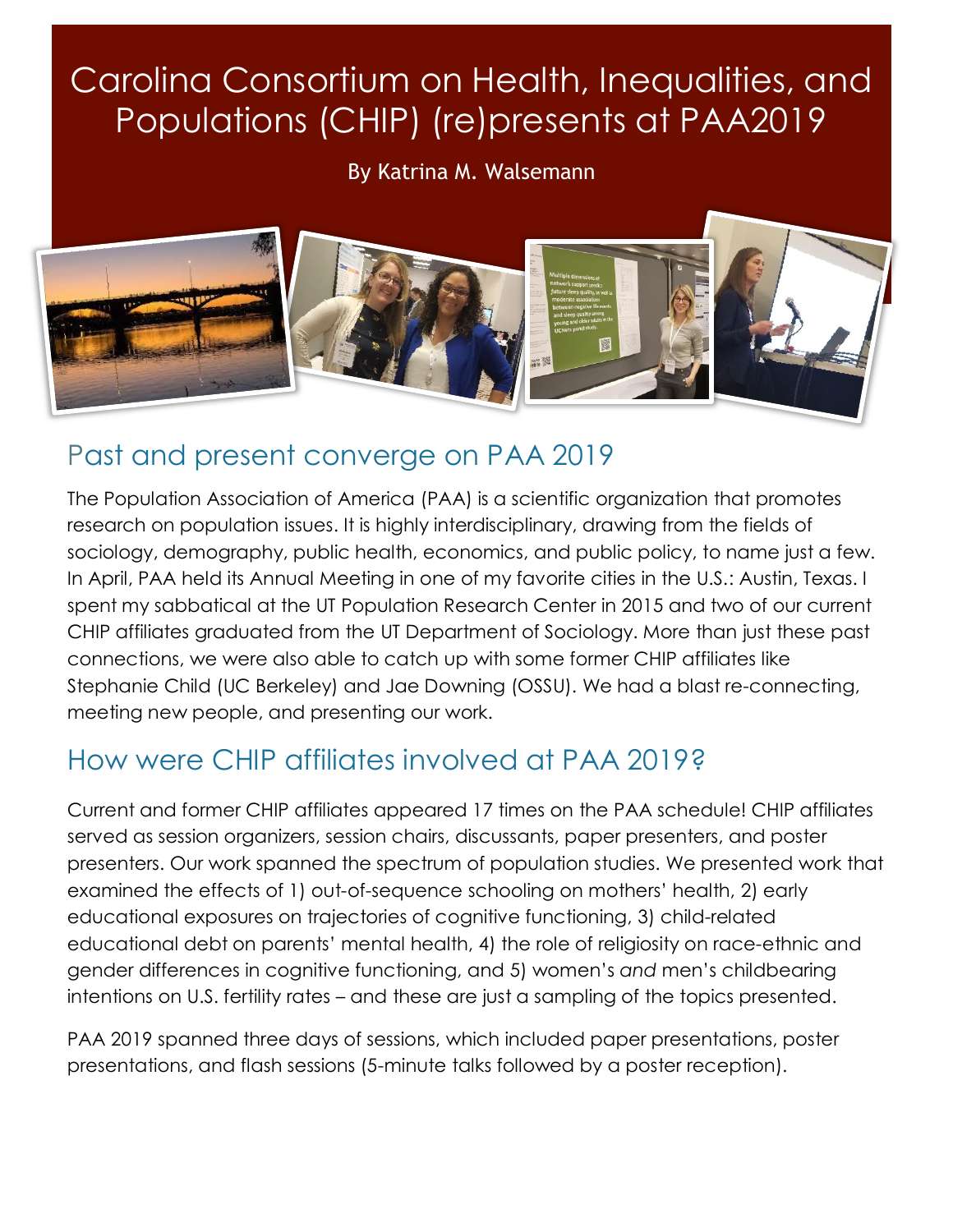#### First up, the Paper Presentations….

We had 9 papers presented at PAA in oral sessions. Here is a sampling...

I was excited to share my recent work that looked at how borrowing to pay for a child's college education impacted parents' mental health (w/Jennifer Ailshire (USC) and Caroline Hartnett (CHIP, UofSC)). For those of you with college-aged children, pay attention! We found that this debt had trade-offs. Dads who borrowed reported better mental health than dads who didn't borrow, but as the amount of that debt grew, dads reported worse mental health. Moms were not affected by this debt.

A former CHIP affiliate, Daniela Negraia, now at Max Plank in Germany, and her co-author presented in the same session as me (small world!). They wanted to know how moms and dads feel when they spend time with their children in various daily activities – that is, are they happy, stressed, etc., - and if the child's gender influences these reports. Moms and dads reported similar positive emotions, regardless of child's gender, but moms at times, reported feeling more stressed when interacting with their teenage daughters than their teenage sons.

In a session on using linked data sources, Calley Fisk, a CHIP doctoral student affiliate, presented findings from our study where we created a county-level school quality indicators database and linked it to RWJF's County Health Rankings Data. Counties that had higher levels of race-specific school segregation also had higher race-specific ageadjusted mortality. Calley did a great job presenting our paper – it was her first oral presentation and her session chair told me she was a "natural". Awesome work, Calley!

Fertility is a big topic at PAA and our own Caroline Hartnett demonstrated her expertise in this area throughout the conference. In her first presentation, she examined the declining fertility rate in the U.S. and found that this decline reflects both a change in intentions – women are increasingly more likely to say they do not intend to have children during their lifetime and are also less likely to intend to have large families (4 or more children) – and a change in timing of births – some women are delaying when they have children and may "make-up" those births as they get older. But men are also part of the "declining fertility" story. In another session, Caroline found that men's declining fertility was driven mainly by changes in the number of births they expected to have during their lifetime.

There were so many more papers. . . Jennifer Augustine reported findings from her work on out-of-sequence schooling and mom's health (take away – no change in health for mom's who go back to college). I found that early educational experiences such as learning a foreign language, attending a segregated school, and having a learning problem as a child, were linked to cognitive functioning decades later even after accounting for older adults' educational attainment. Jaclyn Wong and her co-author